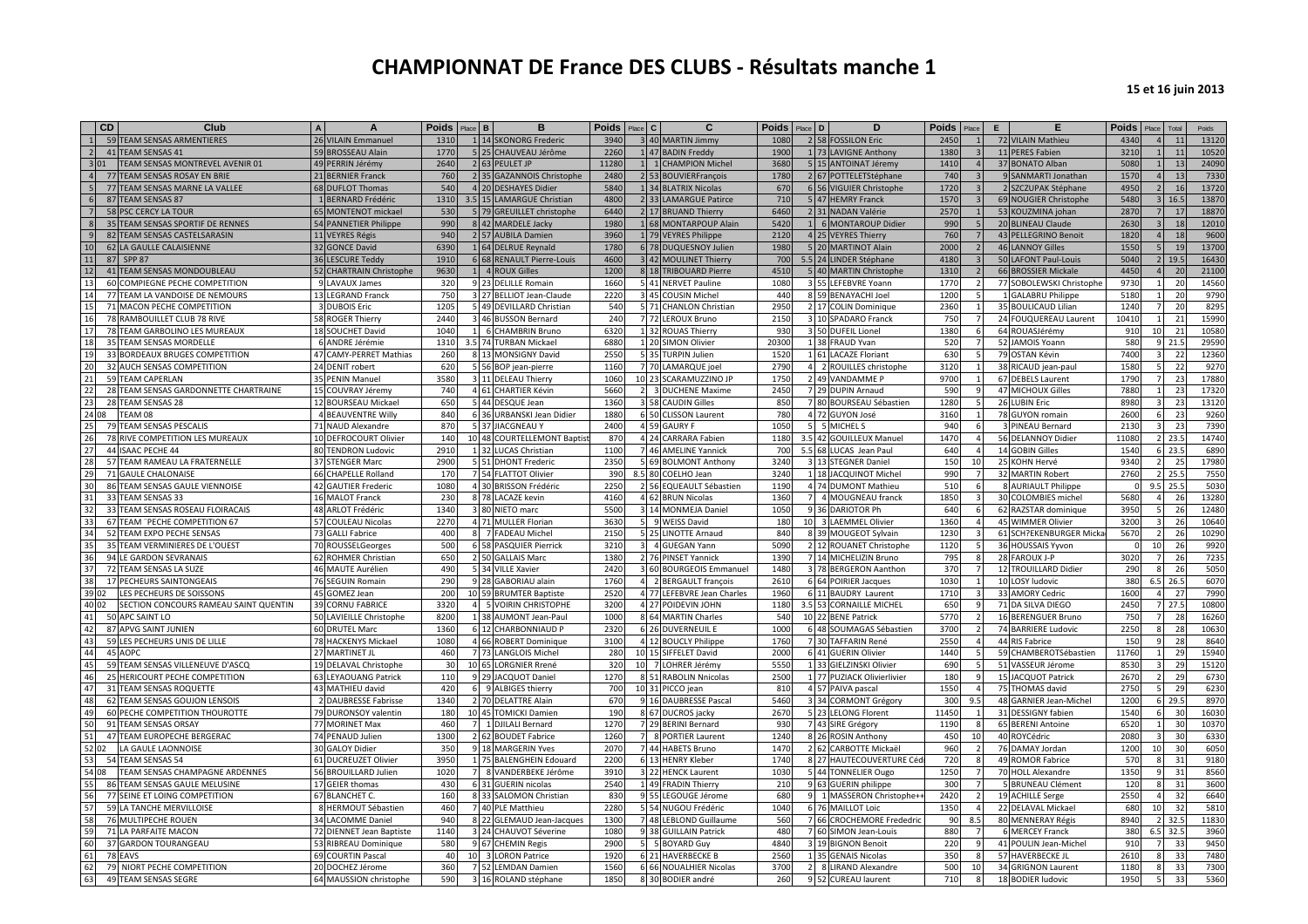|       | CD | Club                                 | $\mathsf{A}$ |                      | Poids Place B |  | в.                     | Poids Place C |  |                              | Poids Place D |                           | Poids Place |     |     |                        | Poids Place Total |      | Poids |
|-------|----|--------------------------------------|--------------|----------------------|---------------|--|------------------------|---------------|--|------------------------------|---------------|---------------------------|-------------|-----|-----|------------------------|-------------------|------|-------|
| 64    |    | <b>7 PRCP TEAM SENSAS</b>            |              | 22 BUSSIERE Romain   | 290           |  | 10 10 REYNAUD Frederic | 5280          |  | 2 36 ROMERO Xavier           | 120           | 9.5 54 BOURSON Serge      | 1010        |     |     | 68 BITH Sébastien      | 2640              | 33.5 | 9340  |
|       |    | 72 TR GKN SPORT PECHE                |              | 38 CHAMPION Gilles   | 4480          |  | 2 26 JACQUELIN Michel  | 900           |  | 10 52 ROUSSEAU Michel        | 760           | 8 70 DUFAITEL Ssteven     |             |     | 8.5 | <b>RAMAUGE Patrice</b> | 670               | 33.5 | 6900  |
|       |    | 45 ABLETTE DE JARGEAU                |              | 5 KRUPA sébastien    | 1640          |  | 1 19 THIBAULT daniel   | 3230          |  | 4 37 BIARD didier            | 120           | 9.5 51 DUCHENE patrick    |             | 570 |     | 73 DUPRE hugues        | 1280              | 33.5 | 6840  |
|       |    | 25 CERCLE HALIEUTIQUE BISONTIN       |              | 44 MULIN laurent     | 210           |  | 76 FRANCOIS Guy        | 1180          |  | 8 10 MIGUEL Ernest           | 850           | 9 32 REMOND Gael          | 1010        |     |     | 58 MOUGINOT Bruno      | 8240              |      | 11490 |
| 68 03 |    | <b>TEAM SENSAS MONTLUCON</b>         |              | 51 BECCERA Christian | 6880          |  | 2 17 DESCAMPS Henri    | 1490          |  | 9 39 BRY Arnaud              | 210           | 8 65 DENOIS Jean-Philippe |             | 530 |     | 23 PAJOT Thierry       | 720               |      | 9830  |
|       |    | 49 TEAM SENSAS ANJOU                 |              | 31 LESIRRE Michel    | 1670          |  | 77 NAIN Pierre         | 1840          |  | 7 19 RECLUJean Marie         | 5000          | 45 SAMSON Philippe        |             | 470 |     | 63 GRELIER Patrice     | 1580              |      | 10560 |
|       |    | 33 MOULINET BLANQUEFORTAIT           |              | 75 ROUDEAU didier    | 500           |  | 6 41 POUMEYROL james   | 420           |  | 6 63 SANCHEZ laurent         | 920           | 9 COULEAU richard         |             | 610 |     | 27 BOWI-AUDEUSAW pat   | 4240              |      | 6690  |
|       |    | 59 LES PECHEURS DE CAMBRAIS          |              | 28 MACIET Denis      | 400           |  | 8 60 VILAIN Christian  | 3790          |  | 2 74 BERARDUCCI Carlo        | 970           | 9 16 CARPENTIER Franck    | 1110        |     |     | 42 VANESSE Benoît      | 110               |      | 6380  |
|       |    | 27 TEAM DAIWA 27                     |              | 25 BABOEUF Thierry   | 640           |  | 4 39 SAINT OUEN JP     | 500           |  | 10 57 LAVENU Mickael         | 140           | 10 71 NAVARRE Patrick     | 1980        |     |     | 13 VEZAIN Mickael      | 190               |      | 3450  |
|       |    | 85 BREME DE LA VIE                   |              | 23 MARECHAUX Nicolas | 740           |  | 3 69 BESSEAU Gérard    | 1000          |  | 8 11 GUILLET Cedric          | 600           | 10 37 ROBION Freddy       |             | 300 | 9.5 | 55 KUZBYT Yvan         | 3170              |      | 5810  |
|       |    | 38 AVENIR PECHE SENSAS 38            |              | 40 VERICEL Gerald    | 430           |  | 10 72 VANHEE Olivier   | 850           |  | <b>6 SCHULTZ Eric</b>        | 4240          | 1 28 LAZARETTI Ludovic    |             | 820 |     | 54 ESPINO Romain       |                   |      | 6340  |
|       |    | <b>65 BOURS BAZET</b>                |              | 33 MIOT Philippe     | 560           |  | 9 47 BLONDEAU Philippe | 80            |  | 10 65 DARRAS Daniel          | 2040          | 6 79 CAPDEVILLE Thierry   |             | 170 |     | 21 BLONDEAU Pierre     | 4540              |      | 7390  |
|       |    | 57 SCP MONTIGNY LES METZ             |              | 7 MARTIGNON Olivier  | 390           |  | 8 53 KUKONYA Romain    | 240           |  | 10 75 GERARD Michel          | 1320          | 8 21 KUKONYA Alexis       | 1410        |     |     | 39 GAMEL Roland        | 200               |      | 3560  |
|       |    | 36 CHATEAUROUX SENSAS VIEILLE GAULLE |              | 29 BOUVARD Romaric   | 580           |  | 6 43 RIBOTON JN        | 150           |  | 9 61 ROBIN Stéphane          | 850           | 9 75 GARCIARodolphe       |             | 360 |     | 17 DOUCET JM           | 220               |      | 2160  |
| 78    |    | 49 CARPE VIEHRSOISE COMPETITION      |              | 41 NEAU Frederic     | 400           |  | 55 DUVIGNON Thierry    |               |  | 390 8.5 73 BOUVET Christophe | 370           | 7 PAYRAUDEAU Charles      |             | 740 |     | 29 PINEAU Thierry      | 1480              |      | 3380  |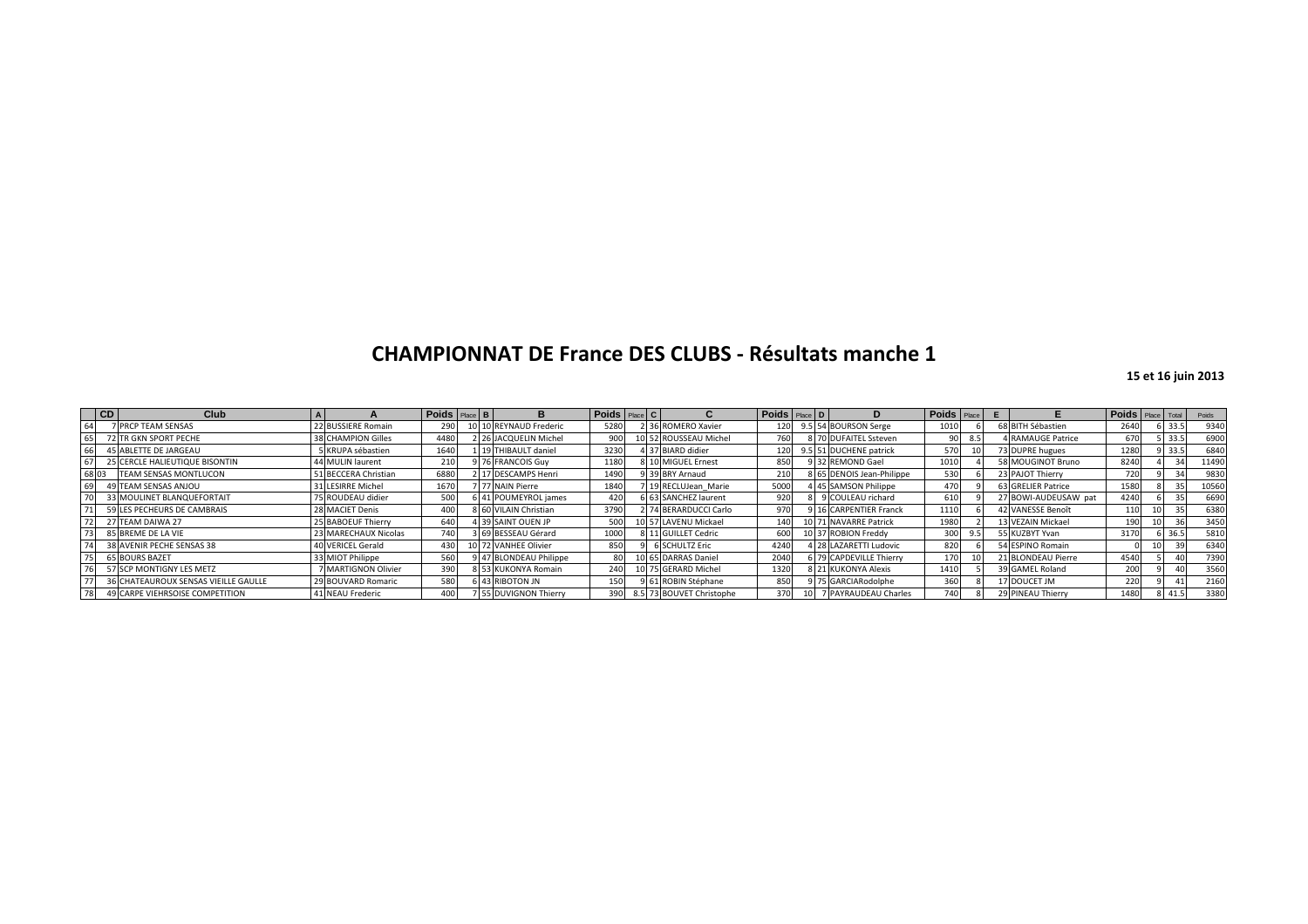|                 | CD    | Club                                  | A                        | <b>Poids</b> Place | B    | R                           | <b>Poids</b> | l c<br>Place | C                       | <b>Poids</b> | Place D  | D                           | <b>Poids</b>          | E. | F                        | <b>Poids</b> |      | Total Poids              |
|-----------------|-------|---------------------------------------|--------------------------|--------------------|------|-----------------------------|--------------|--------------|-------------------------|--------------|----------|-----------------------------|-----------------------|----|--------------------------|--------------|------|--------------------------|
|                 |       | 59 TEAM SENSAS ARMENTIERES            | <b>3 VILAIN Emmanuel</b> | 1480               |      | 3 7 SKONORG Frederic        | 5100         |              | 1 55 MARTIN Jimmy       | 640          |          | 1 19 FOSSILON Eric          | 1830                  |    | 71 VILAIN Mathieu        | 9760         |      | 8 18810                  |
| $\overline{2}$  |       | 35 TEAM SENSAS SPORTIF DE RENNES      | 71 LOGEAIS Anthony       | 7430               |      | 2 35 MARDELE Jacky          | 2350         |              | 1 3 MONTARPOUP Alain    | 1280         |          | 4 47 MONTAROUP Didier       | 5890                  |    | 19 BLINEAU Claude        | 7750         |      | 9 24700                  |
|                 |       | 78 RIVE COMPETITION LES MUREAUX       | 27 DEFROCOURT Olivier    | 750                |      | 4 71 COURTELLEMONT Baptis   | 8680         |              | 1 39 CARRARA Fabien     | 540          |          | 2 3 GOUILLEUX Manuel        | 3690                  |    | 55 DELANNOY Didier       | 6880         |      | 12 20540                 |
|                 |       | 41 TEAM SENSAS 41                     | 52 BROCARD Emmeline      | 1550               |      | 4 8 CHAUVEAU Jérôme         | 3160         |              | 2 40 BADIN Freddy       | 730          |          | 1 24 LAVIGNE Anthony        | 6090                  |    | 76 PERES Fabien          | 3240         |      | 12 14770                 |
| 5 <sub>1</sub>  |       | 33 BORDEAUX BRUGES COMPETITION        | 40 CAMY-PERRET Mathias   | 3180               |      | 1 76 MONSIGNY David         | 3100         |              | 5 28 TURPIN Julien      | 460          |          | 4 12 LACAZE Floriant        | 2640                  |    | 64 OSTAN Kévin           | 7750         |      | 13 17130                 |
| $6\overline{6}$ |       | 60 COMPIEGNE PECHE COMPETITION        | 2 LAVAUX James           | 2020               |      | 1 54 DELILLE Romain         | 1320         |              | 3 70 NERVET Pauline     | 480          |          | 3 26 LEFEBVRE Yoann         | 1140                  |    | 38 SOBOLEWSKI Christophe | 7380         |      | 14 12340                 |
|                 | 708   | <b>TEAM SENSAS CHAMPAGNE ARDENNES</b> | 73 BROUILLARD Julien     | 12900              |      | 1 37 VANDERBEKE Jérôme      | 1900         |              | 2.5 21 HENCK Laurent    | 2600         |          | 1 5 TONNELIER Ougo          | 2190                  |    | 79 HOLL Alexandre        | 1560         |      | 15.5 21150               |
| 8               |       | 59 TEAM SENSAS VILLENEUVE D'ASCO      | 12 DELAVAL Christophe    | 750                |      | 4 48 LORGNIER Rrené         | 490          |              | 7 80 LOHRER Jérémy      | 578C         |          | 1 64 GIELZINSKI Olivier     | 3150                  |    | 36 VASSEUR Jérome        | 3880         |      | 16 14050                 |
| 9               |       | 7 PRCP TEAM SENSAS                    | 39 BUSSIERE Romain       | 2830               |      | 2 3 REYNAUD Frederic        | 2290         |              | 4 51 ROMERO Michel      | 600          |          | 2 15 BOURSON Serge          | 1250                  |    | 67 BITH Sébastien        | 7270         |      | 17 14240                 |
| 10 <sup>1</sup> |       | 87 SPP 87                             | 53 LESCURE Teddy         | 1690               |      | 3 17 RENAULT Pierre-Louis   | 6600         |              | 1 1 MOULINET Thierry    | 900          |          | 6 65 LINDER Stéphane        | 3100                  |    | 29 LAFONT Paul-Louis     | 1030         |      | 18 13320                 |
| 11              |       | 47 TEAM EUROPECHE BERGERAC            | 11 PENAUD Julien         | 1010               | 155  | <b>BOUDET Fabrice</b>       | 1580         |              | 2 23 PORTIER Laurent    | 1140         |          | 2 67 ROSIN Anthony          | 370                   |    | 39 ROYCédric             | 3480         | 18   | 7580                     |
| 12              |       | 77 TEAM SENSAS ROSAY EN BRIE          | 14 BERNIER Franck        | 360                |      | 6.5 66 GAZANNOIS Christophe | 2190         |              | 5 2 BOUVIERFrançois     | 1520         |          | 3 38 POTTELETStéphane       | 1300                  |    | 50 SANMARTI Jonathan     | 7190         |      | 18.5 12560               |
|                 | 13 02 | LA GAULE LAONNOISE                    | 47 GALOY Didier          | 560                |      | 5 11 MANESSE Stéphanie      | 3540         |              | 6 59 HABETS Bruno       | 520          |          | 3 23 CARBOTTE Mickaël       | 10860                 |    | 75 DAMAY Jordan          | 2390         |      | 19 17870                 |
| 14              |       | 33 TEAM SENSAS 33                     | 33 MALOT Franck          | 430                |      | 8 57 LACAZE kevin           | 1180         |              | 4 61 BRUN Nicolas       | 620          |          | 1 45 MOUGNEAU franck        | 2570                  |    | <b>COLOMBIES</b> michel  | 8260         |      | 19 13060                 |
|                 |       | 32 AUCH SENSAS COMPETITION            | 41 DENIT robert          | 4140               |      |                             | 1990         |              |                         | 580          |          |                             | 2210                  |    |                          | 650          | 20   | 9570                     |
|                 |       |                                       |                          | 840                |      | 2 5 BOP jean-pierre         |              |              | 6 69 LAMARQUE joel      | 360          |          | 2 53 ROUILLES christophe    |                       |    | 17 RICAUD jean-paul      |              |      | 9540                     |
| 16              |       | 17 PECHEURS SAINTONGEAIS              | 13 SEGUIN Romain         |                    |      | 3 77 GABORIAU alain         | 2200         |              | 6 41 BERGAULT françois  |              |          | 2 25 POIRIER Jacques        | 3530                  |    | 69 LOSY ludovic          | 2610         | 20   |                          |
| 17              |       | 91 TEAM SENSAS ORSAY                  | 70 MORINET Max           | 15000              |      | 1 42 DJILALI Bernard        | 750          |              | 5 58 BERINI Bernard     | 280          |          | 7 14 SIRE Grégory           | 1230                  |    | 26 BERENI Antoine        | 6870         |      | 21 24130                 |
| 18              |       | 58 PSC CERCY LA TOUR                  | 58 MONTENOT mickael      | 430                |      | 7 30 GREUILLET christophe   | 2700         |              | 3 46 BRUAND Thierry     | 550          |          | 1 62 NADAN Valérie          | 1470                  |    | 14 KOUZMINA johan        | 2160         | 21   | 7310                     |
|                 | 19 01 | TEAM SENSAS MONTREVEL AVENIR 01       | 42 PERRIN Jérémy         | 7730               |      | 1 14 PEULET JP              | 2410         |              | 7 30 CHAMPION Michel    | 130          |          | 9 66 ANTOINAT Jéremy        | 1540                  |    | 58 BONATO Alban          | 8100         |      | 22 19910                 |
| 20              |       | 59 LA TANCHE MERVILLOISE              | 25 HERMOUT Sébastien     | 450                |      | 7 69 PLE Matthieu           | 2520         |              | 3 53 NUGOU Frédéric     | 500          |          | 4 37 MAILLOT Loic           | 650                   |    | 1 DELAVAL Mickael        | 6970         |      | 22 11090                 |
| 21              |       | 62 LA GAULLE CALAISIENNE              | 49 GONCE David           | 280                |      | 9 13 DELRUE Reynald         | 3860         |              | 4 77 DEVIN Georget      | 1380         |          | 2 61 MARTINOT Alain         | 1120                  |    | 25 LANNOY Gilles         | 4010         |      | 22 10650                 |
|                 | 22 03 | TEAM SENSAS MONTLUCON                 | 44 BECCERA Christian     | 2470               |      | 4 80 DESCAMPS Henri         | 4150         |              | 4 32 BRY Arnaud         | 290          |          | 4 16 DENOIS Jean-Philippe   | 600                   |    | 68 PAJOT Thierry         | 4720         |      | 24 12230                 |
| 23              |       | 72 TEAM SENSAS LA SUZE                | 63 MAUTE Aurélien        | 2540               |      | 5 27 VILLE Xavier           | 1600         |              | 8 75 BOURGEOIS Emmanuel | 650          |          | 8 39 BERGERON Aanthon       | 2000                  |    | 11 TROUILLARD Didier     | 4700         |      | 24 11490                 |
| 24              |       | 86 TEAM SENSAS GAULE MELUSINE         | 10 GEIER thomas          | 810                |      | 6 62 GUERIN nicolas         | 1410         |              | 7 78 FRADIN Thierry     | 850          |          | 5 34 GUERIN philippe        | 1140                  |    | 46 BRUNEAU Clément       | 5170         | 24   | 9380                     |
|                 | 25 08 | TEAM 08                               | 21 BEAUVENTRE Willy      | 1140               |      | 2 65 BAUDOUIN guy           | 3560         |              | 1 49 CLISSON Laurent    | 140          |          | 6.5 33 GUYON José           | 490                   |    | 77 GUYON romain          | 680          |      | 24.5 6010                |
| 26              |       | 76 MULTIPECHE ROUEN                   | 51 LACOMME Daniel        | 2500               |      | 1 15 GLEMAUD Jean-Jacques   | 5700         |              | 2 63 LEBLOND Guillaume  | 210          |          | 7 27 CROCHEMORE Frededric   | 1100                  |    | 59 MENNERAY Régis        | 3180         |      | 25 12690                 |
|                 | 27 02 | LES PECHEURS DE SOISSONS              | 38 GOMEZ Jean            | 1570               |      | 3 10 BRUMTER Baptiste       | 1740         |              | 8 26 BAUDET Jerome      | 230          |          | 7 2 BAUDRY Laurent          | 2200                  |    | 74 AMORY Cedric          | 4630         |      | 25 10370                 |
| 28              |       | 49 TEAM SENSAS SEGRE                  | 1 MAUSSION christophe    | 1660               |      | 2 45 ROLAND stéphane        | 620          |              | 6 29 BODIER andré       | 80           |          | 10 13 CUREAU laurent        | 1710                  |    | 57 BODIER ludovic        | 6270         |      | 25 10340                 |
| 29              |       | 45 AOPC                               | 20 MARTINET JL           | 270                |      | 8 56 LANGLOIS Michel        | 660          |              | 5 8 SIFFELET David      | 1060         |          | 5 72 GUERIN Olivier         | 2580                  |    | 44 CHAMBEROTSébastien    | 4430         | 25   | 9000                     |
| 30              |       | 78 TEAM GARBOLINO LES MUREAUX         | 35 SOUCHET David         | 1360               |      | 4 79 CHAMBRIN Bruno         | 4640         |              | 3 47 ROUAS Thierry      | 100          |          | 8.5 11 DUFEIL Lionel        | 1540                  |    | 63 ROUASJérémy           | 3630         |      | 25.5 11270               |
| 31              |       | 18 PECHEURS SPORTIFS DE BOURGES       | 31 VENIER Emmanuel       | 1130               |      | 5 75 RAPIN Stéphane         | 5250         |              | 2 43 JANVIER JF         | 200          |          | 7 MASSON G                  | 1340<br>10            |    | 49 CORNAC A              | 4900         |      | 26 12820                 |
| 32              |       | 79 NIORT PECHE COMPETITION            | 37 DOCHEZ Jérome         | 1120               |      | 6 1 LEMDAN Damien           | 2200         |              | 5 65 NOUALHIER Nicolas  | 290          |          | 5 49 LIRAND Alexandre       | 4250<br>3             |    | 13 GRIGNON Laurent       | 1820         | 26   | 9680                     |
| 33              |       | 87 TEAM SENSAS 87                     | 74 BERNARD Frédéric      | 3860               |      | 4 46 LAMARGUE Christian     | 170          |              | 9 62 LAMARGUE Patirce   | 460          |          | 4 18 HEMRY Franck           | 1590                  |    | 30 NOUGIER Christophe    | 2420         | 26   | 8500                     |
| 34              |       | 49 TEAM SENSAS ANJOU                  | 24 LESIRRE Michel        | 500                |      | 6 60 NAIN Pierre            | 440          |              | 7 12 RECLUJean Marie    | 1700         |          | 4 76 SAMSON Philippe        | 2260                  |    | 48 GRELIER Patrice       | 2840         | 26   | 7740                     |
| 35              |       | 86 TEAM SENSAS GAULE VIENNOISE        | 59 GAUTIER Frederic      | 1740               |      | 2 23 BRISSON Frédéric       | 2100         |              | 4 71 EQUEAULT Sébastien | 760          |          | 6 35 DUMONT Mathieu         | 800<br>$\overline{4}$ |    | 7 AURIAULT Philippe      | 70           | 26   | 5470                     |
| 36              |       | 41 TEAM SENSAS MONDOUBLEAU            | 69 CHARTRAIN Christophe  | 12140              |      | 2 33 ROUX Gilles            | 1350         |              | 9 17 TRIBOUARD Pierre   | 115C         |          | 1 MARTIN Christophe         | 2560                  |    | 45 BROSSIER Mickale      | 5070         |      | 27 22270                 |
|                 |       | 62 TEAM SENSAS GOUJON LENSOIS         | 19 DAUBRESSE Fabrisse    | 420                |      | 5 63 DELATTRE Alain         | 3270         |              | 2 31 DAUBRESSE Pascal   | 150          |          | 9 75 DUQUESNOY Patrick      | 250<br>10             |    | 47 GARNIER Jean-Michel   | 7990         |      | 27 12080                 |
| 38              |       | 35 TEAM VERMINIERES DE L'OUEST        | 7 ROUSSELGeorges         | 510                |      | 8 51 PASQUIER Pierrick      | 540          |              | 6 19 GUEGAN Yann        | 6800         |          | 2 63 ROUANET Christophe     | 790<br>6              |    | 35 HOUSSAIS Yyvon        | 2600         |      | 27 11240                 |
| 39              |       | 87 APVG SAINT JUNIEN                  | 77 DRUTEL Marc           | 40                 |      | 10 41 CHARBONNIAUD P        | 1480         |              | 1 25 DUVERNEUIL E       | 310          | $6 \mid$ | 9 SOUMAGAS Sébastien        | 3040                  |    | 53 BARRIERE Ludovic      | 3710         | 27   | 8580                     |
| 40              |       | 71 MACON PECHE COMPETITION            | 76 DUBOIS Eric           | 680                |      | 6 32 DEVILLARD Christian    | 1820         |              | 5 64 CHANLON Christian  | 170          |          | 8 48 COLIN Dominique        | 2900                  |    | 20 BOULICAUD Lilian      | 2760         | 27   | 8330                     |
|                 | 41 02 | SECTION CONCOURS RAMEAU SAINT QUENTIN | <b>32 CORNU FABRICE</b>  | 420                |      | 9 78 VOIRIN CHRISTOPHE      |              |              |                         | 13980        |          |                             | 1580                  |    | 56 DA SILVA DIEGO        | 10220        |      |                          |
| 42              |       |                                       | 66 GALLI Fabrice         | 1380               |      |                             | 1610         |              | 8.5 20 POIDEVIN JOHN    | 120          |          | 4 CORNAILLE MICHEL          |                       |    | 22 SCHNEKENBURGER Mick   |              |      | 27.5 27810<br>27.5 17670 |
|                 |       | 52 TEAM EXPO PECHE SENSAS             |                          |                    |      | 8 38 FADEAU Michel          | 1400         |              | 7.5 54 LINOTTE Arnaud   |              |          | 8 10 MOUGEOT Sylvain        | 10840                 |    |                          | 3930         |      |                          |
| 43              |       | 60 PECHE COMPETITION THOUROTTE        | 72 DURONSOY valentin     | 7050               |      | 3 28 TOMICKI Damien         | 2900<br>1900 |              | 2 60 DUCROS jacky       | 50           |          | 9.5 44 LELONG Florent       | 430<br>10             |    | 16 DESSIGNY fabien       | 3490         | 27.5 | 13920                    |
| 44              |       | 78 EAVS                               | 62 COURTIN Pascal        | 1580               | 6 34 | LORON Patrice               |              |              | 2.5 50 HAVERBECKE B     | 180          |          | 6 GENAIS Nicolas            | 1470                  |    | 18 HAVERBECKE JL         | 2520         | 27.5 | 7650                     |
| 45              |       | 82 TEAM SENSAS CASTELSARASIN          | 4 VEYRES Régis           | 1000               |      | 4 40 AUBILA Damien          | 1400         |              | 7.5 72 VEYRES Philippe  | 860          |          | 4 56 VEYRES Thierry         | 1250                  |    | 28 PELLEGRINO Benoit     | 650<br>8090  | 27.5 | 5160                     |
| 46              |       | 77 TEAM SENSAS MARNE LA VALLEE        | 5 DUFLOT Thomas          | 620                |      | 7 49 DESHAYES Didier        | 320          |              | 8 33 BLATRIX Nicolas    | 480          |          | 3 17 VIGUIER Christophe     | 560                   |    | 61 SZCZUPAK Stéphane     |              |      | 28 10070                 |
| 47              |       | <b>65 BOURS BAZET</b>                 | 26 MIOT Philippe         | 770                |      | 3 68 BLONDEAU Philippe      | 1660         |              | 6 14 DARRAS Daniel      | 330          |          | 10 50 CAPDEVILLE Thierry    | 4460                  |    | 62 BLONDEAU Pierre       | 1500         | 29   | 8720                     |
| 48              |       | 28 TEAM SENSAS GARDONNETTE CHARTRAINE | 8 COUVRAY Jéremy         | 250                |      | 10 44 CHARTIER Kévin        | 840          |              | 4 76 DUCHENE Maxime     | 660          |          | 7 60 DUPIN Arnaud           | 2330                  |    | 32 MICHOUX Gilles        | 1820         | 29   | 5900                     |
| 49              |       | 54 TEAM SENSAS 54                     | 54 DUCREUZET Olivier     | 410                |      | 8 26 BALENGHEIN Edouard     | 2000         |              | 5 42 DUBOISLaurent      | 330          |          | 3 78 HAUTECOUVERTURE Cé     | 860<br>$\overline{7}$ |    | 10 ROMOR Fabrice         | 1270         | 29   | 4870                     |
| 50              |       | 77 SEINE ET LOING COMPETITION         | 60 BLANCHET C.           | 740                |      | 5 16 SALOMON Christian      | 3700         |              | 5 48 LEGOUGE Jérome     | 140          |          | 6.5 32 MASSERON Christophe+ | 190<br><sub>9</sub>   |    | 4 ACHILLE Serge          | 4350         | 29.5 | 9120                     |
| 51              |       | 71 GAULE CHALONAISE                   | 43 CHAPELLE Rolland      | 2500               |      | 3 47 FLATTOT Olivier        | 50           |              | 10 15 COELHO Jean       | 1560         |          | 5 59 JACQUINOT Michel       | 760<br>10             |    | 31 MARTIN Robert         | 4640         | 30   | 9510                     |
| 52              |       | 78 RAMBOUILLET CLUB 78 RIVE           | 75 ROGER Thierry         | 3230               |      | 5 39 BUSSON Bernard         | 1450         |              | 6 7 LEROUX Bruno        | 600          |          | 8 51 SPADARO Franck         | 1690                  |    | 23 FOUQUEREAU Laurent    | 450          | 30   | 7420                     |
| 53              |       | 59 LES PECHEURS DE CAMBRAIS           | 45 MACIET Denis          | 310                |      | 7 9 VILAIN Christian        | 2560         |              | 3 73 BERARDUCCI Carlo   | 240          |          | 10 57 CARPENTIER Franck     | 1160                  |    | 21 VANESSE Benoît        | 2780         | 30   | 7050                     |
| 54              |       | 35 TEAM SENSAS MORDELLE               | 23 ANDRE Jérémie         | 1360               |      | 1 67 TURBAN Mickael         | 800          |              | 10 35 SIMON Olivier     | 280          |          | 5 79 FRAUD Yvan             | 490                   |    | 51 DUVAL Patrice         | 3900         | 30   | 6830                     |
|                 |       | 79 TEAM SENSAS PESCALIS               | 64 NAUD Alexandre        | 3120               |      | 4 20 JIACGNEAU Y            | 1460         |              | 8 52 GAURY F            | 490          |          | MICHEL S                    | 750                   |    | 8 PINEAU Bernard         | 100          | 31   | 5920                     |
| 56              |       | 85 BREME DE LA VIE                    | 16 MARECHAUX Nicolas     | 210                |      | 9 52 BESSEAU Gérard         | 1700         |              | 1 4 GUILLET Cedric      | 680          |          | 7 68 ROBION Freddy          | 430                   |    | 40 KUZBYT Yvan           | 2520         | 31   | 5540                     |
|                 |       | 57 SCP MONTIGNY LES METZ              | 80 MARTIGNON Olivier     | 460                |      | 8 36 KUKONYA Romain         | 1850         |              | 4 68 GERARD Michel      | 260          |          | 6 52 KUKONYA Alexis         | 1280                  |    | 24 GAMEL Roland          | 300          | 31   | 4150                     |
|                 |       | 38 AVENIR PECHE SENSAS 38             | 57 VERICEL Gerald        | 550                |      | 6 21 VANHEE Olivier         | 1800         |              | 6.5 5 SCHULTZ Eric      | 1560         |          | LAZARETTI Ludovic           | 520                   |    | 33 ESPINO Romain         | 400          | 31.5 | 4830                     |
|                 |       | 67 TEAM "PECHE COMPETITION 67         | 50 COULEAU Nicolas       | 300                |      | 8 22 MULLER Florian         | 2930         |              | 1 38 WEISS David        | 220          |          | 6.5 74 LAEMMEL Olivier      | 600                   |    | 6 WIMMER Olivier         | 720          | 31.5 | 4770                     |
| 60              |       | 28 TEAM SENSAS 28                     | 29 BOURSEAU Mickael      | 350                |      | 8.5 73 DESQUE Jean          | 1610         |              | 8.5 57 CAUDIN Gilles    | 350          |          | 6 41 BOURSEAU Sébastien     | 1750<br>6             |    | 5 LUBIN Eric             | 6140         |      | 32 10200                 |
| 61              |       | 59 TEAM CAPERLAN                      | 28 PENIN Manuel          | 340                |      | 10 64 DELEAU Thierry        | 2290         |              | 4 16 SCARAMUZZINO JP    | 2900         |          | 3 80 VANDAMME P             | 1560                  |    | 52 DEBELS Laurent        | 2420         | 32   | 9510                     |
| 62              |       | 37 GARDON TOURANGEAU                  | 46 RIBREAU Dominique     | 320                |      | 6 18 CHEMIN Regis           | 5260         |              | 3 34 BOYARD Guy         | 220          |          | 6.5 70 BIGNON Benoit        | 170<br>10             |    | 2 POULIN Jean-Michel     | 980          | 32.5 | 6950                     |
|                 |       |                                       |                          |                    |      |                             |              |              |                         |              |          |                             |                       |    |                          |              |      |                          |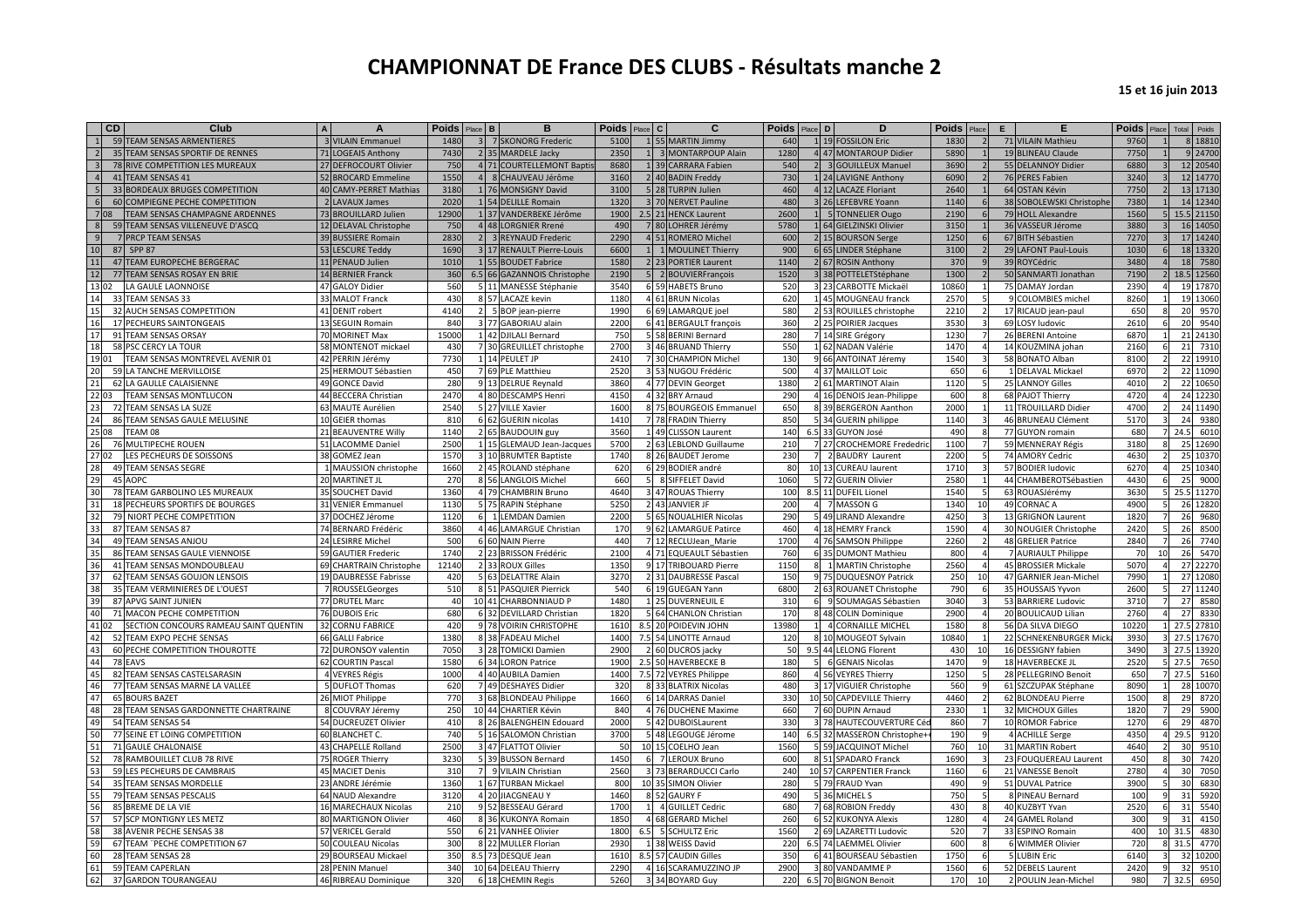| CD | Club                                 |                         | <b>Poids</b> Place B |  | в                         | Poids Place C |                         | Poids Place D | D                              | <b>Poids</b> Place | Е |                      | Poids Place Total Poids |                 |      |
|----|--------------------------------------|-------------------------|----------------------|--|---------------------------|---------------|-------------------------|---------------|--------------------------------|--------------------|---|----------------------|-------------------------|-----------------|------|
| 63 | 45 ABLETTE DE JARGEAU                | 78 KRUPA sébastien      | 550                  |  | THIBAULT daniel           | 910           | 3 66 BIARD didier       | 50            | 0 22 DUCHENE patrick           | 3050               |   | 34 DUPRE hugues      | 1220                    | 33              | 5780 |
| 64 | 33 TEAM SENSAS ROSEAU FLOIRACAIS     | 65 ARLOT Frédéric       | 1250                 |  | 29 NIETO marc             | 1800          | 6.5 13 MONMEJA Daniel   | 1390          | 77 DARIOTOR Ph                 | 2000               |   | 41 RAZSTAR dominique | 2780                    | 33.             | 9220 |
| 65 | 36 CHATEAUROUX SENSAS VIEILLE GAULLE | 22 BOUVARD Romaric      | 350                  |  | 8.5 74 RIBOTON JN         | 500           | 10 10 ROBIN Stéphane    | 1720          | 1 46 GARCIARodolphe            | 1730               |   | 78 DOUCET JM         | 470                     | 34.5            | 4770 |
| 66 | 31 TEAM SENSAS ROQUETTE              | 36 MATHIEU david        | 360                  |  | 10 72 ALBIGES thierry     | 1640          | 7 24 PICCO jean         | 340           | 8 PAIVA pascal                 | 1850               |   | 60 THOMAS david      | 3820                    | 35              | 8010 |
| 67 | 94 LE GARDON SEVRANAIS               | ROHMER Christian        | 380                  |  | 43 GALLAIS Marc           | 980           | 2 11 PINSET Yannick     | 1480          | 5 55 MICHELIZIN Bruno          | 1030               |   | 27 FAROUX J-P        |                         | 35 <sup>1</sup> | 3890 |
| 68 | 27 TEAM DAIWA 27                     | 18 BABOEUF Thierry      | 980                  |  | <b>2 70 SAINT OUEN JP</b> | 1090          | <b>6 LAVENU Mickael</b> | 340           | 42 NAVARRE Patrick             | 1000               |   | 54 VEZAIN Mickael    | 280                     | 37              | 3690 |
| 69 | 77 TEAM LA VANDOISE DE NEMOURS       | <b>6 LEGRAND Franck</b> | 890                  |  | 58 BELLIOT Jean-Claude    | 360           | 9 74 COUSIN Michel      | 550           | 30 BENAYACHI Joel              | 2510               |   | 42 GALABRU Philippe  | 2000                    | 38              | 6310 |
| 70 | 49 CARPE VIEHRSOISE COMPETITION      | 34 NEAU Frederic        | 480                  |  | <b>SOUVIGNON Thierry</b>  | 1160          | 10 22 BOUVET Christophe | 480           | <b>3 58 PAYRAUDEAU Charles</b> | 900                |   | 70 PINEAU Thierry    | 560                     | 38              | 3580 |
| 71 | 33 MOULINET BLANQUEFORTAIT           | 68 ROUDEAU didier       | 4670                 |  | 3 24 POUMEYROL james      | 500           | 10 56 SANCHEZ laurent   |               | 5 40 COULEAU richard           | 530                |   | 12 BOWI-AUDEUSAW pat | 320                     | 38.5            | 6070 |
| 72 | 50 APC SAINT LO                      | 67 LAVIEILLE Christophe | 1500                 |  | 31 AUMONT Jean-Paul       | 1220          | 10 79 MARTIN Charles    | 1240          | 43 BENE Patrick                | 880                |   | 15 BERENGUER Bruno   | 150                     | 39              | 4990 |
| 73 | 57 TEAM RAMEAU LA FRATERNELLE        | 30 STENGER Marc         | 540                  |  | 2 DHONT Frederic          | 1720          | 9 18 BOLMONT Anthony    | 1030          | <b>3 54 STEGNER Daniel</b>     | 1150               |   | 66 KOHN Hervé        | 550                     |                 | 4990 |
| 74 | 71 LA PARFAITE MACON                 | 9 DIENNET Jean Baptiste | 470                  |  | 53 CHAUVOT Séverine       | 420           | 8 37 MICHELET Thomas    | 180           | 8 21 SIMON Jean-Louis          | 990                |   | 65 MERCEY Franck     | 1960                    |                 | 4020 |
| 75 | 44 ISAC PECHE 44                     | 17 TENDRON Ludovic      | 360                  |  | 6.5 61 LUCAS Christian    | 900           | 9 45 AMELINE Yannick    |               | 10 29 LUCAS Jean Paul          | 200                |   | 73 GOBIN Gilles      | 1490                    | 40.5            | 2950 |
| 76 | 59 LES PECHEURS UNIS DE LILLE        | 15 HACKENYS Mickael     | 80                   |  | 10 59 DUBUIS Laurent      | 140           | 10 27 BOUCLY Philippe   | 200           | 8 71 TAFFARIN René             | 1800               |   | 43 RIS Fabrice       | 2450                    |                 | 4670 |
| 77 | 25 CERCLE HALIEUTIQUE BISONTIN       | 61 MULIN Michel         | 640                  |  | 10 25 FRANCOIS Guy        | 1000          | 9 MIGUEL Ernest         | 330           | 10 73 REMOND Gael              | 1640               |   | 37 MOUGINOT Bruno    | 1420                    |                 | 5030 |
| 78 | 72 TR GKN SPORT PECHE                | 55 CHAMPION Gilles      | 100                  |  | 10 19 MARAINE Henri       | 730           | 10 67 ROUSSEAU Michel   | 100           | 9 31 DUFAITEL Ssteven          |                    |   | 3 RAMAUGE Patrice    | 2130                    |                 | 3100 |
| 79 | 25 HERICOURT PECHE COMPETITION       | 56 LEYAOUANG Patrick    | 170                  |  | 9 12 JACQUOT Daniel       | 900           | 9 44 RABOLIN Nnicolas   | 100           | 8.5 28 PUZIACK Olivierlivier   | 170                |   | 80 JACQUOT Patrick   | 330                     | 45.5            | 1670 |
| 80 | 28 TEAM VAL DROUETTE                 | 48 CANDAN Armand        |                      |  | 4 taille denis            | 1860          | 7 36 DUBOIS Maurice     | 20            | 10 20 CZAPNICK Marc            | 350                |   | 72 DUBOIS Lilian     | 190                     |                 | 2460 |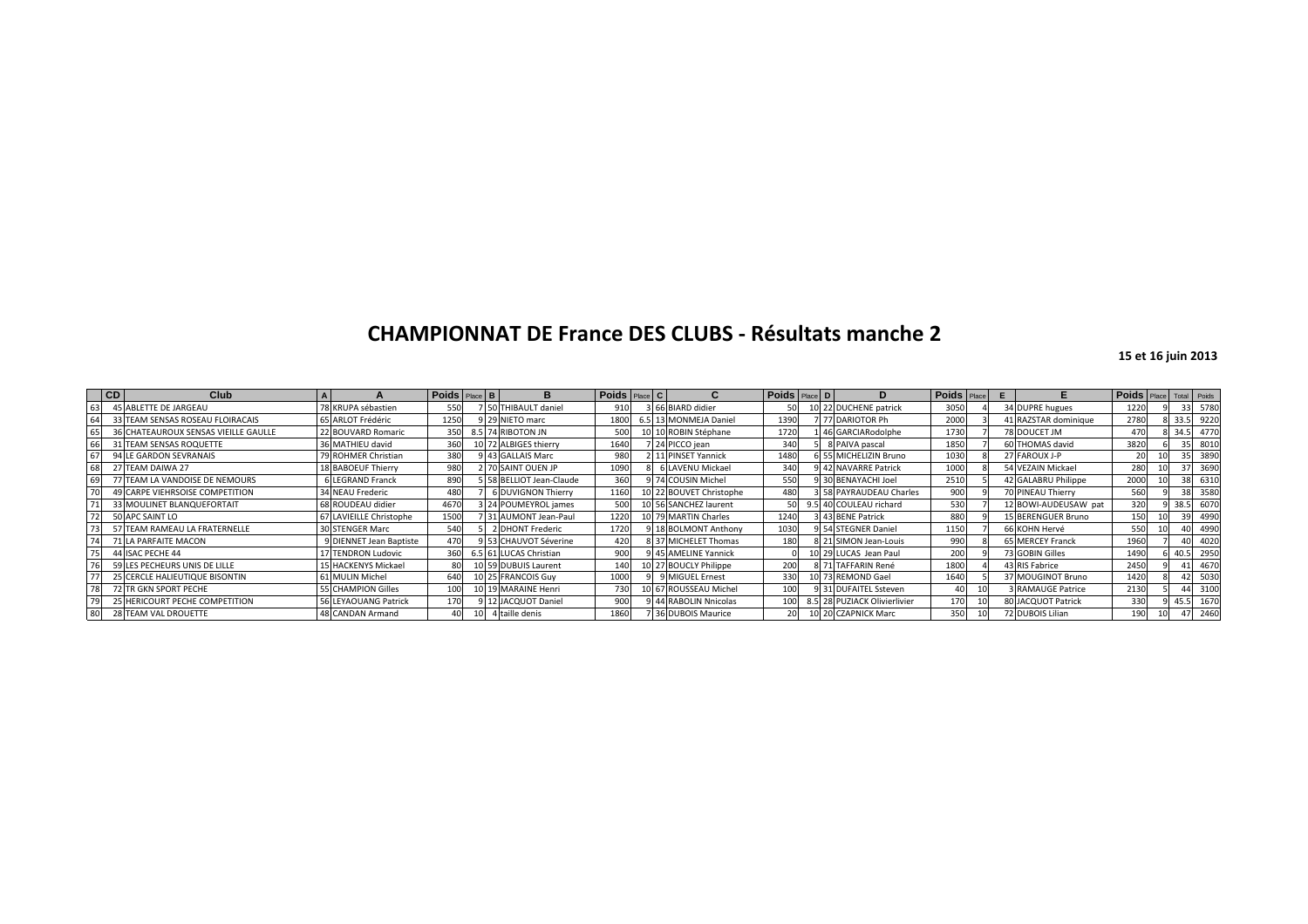# **CHAMPIONNAT DE France DES CLUBS - Résultats général**

|                |           |                                       | <b>MANCHE 1</b><br><b>Place   Poids   Place</b><br>Poids Place |                         |                 |       |              |                |                 |                |          |     |       | <b>MANCHE 2</b> |              |               |              |                              |       |                         |             |    |               |              |
|----------------|-----------|---------------------------------------|----------------------------------------------------------------|-------------------------|-----------------|-------|--------------|----------------|-----------------|----------------|----------|-----|-------|-----------------|--------------|---------------|--------------|------------------------------|-------|-------------------------|-------------|----|---------------|--------------|
|                | <b>CD</b> | Club                                  | Poids Place                                                    |                         | <b>Poids</b>    | Place | <b>Poids</b> |                |                 |                |          |     |       | Poids Place     | <b>Poids</b> | Place         | <b>Poids</b> | <b>Place   Poids   Place</b> |       |                         | Poids Place |    | <b>Points</b> | <b>Poids</b> |
|                |           | 59 TEAM SENSAS ARMENTIERES            | 1310                                                           |                         | 3940            |       | 1080         |                | 2450            |                | 4340     |     | 1480  |                 | 5100         |               | 640          |                              | 1830  |                         | 9760        |    | 19            | 31930        |
| $\overline{2}$ |           | 41 TEAM SENSAS 41                     | 1770                                                           |                         | 2260            |       | 1900         | -1             | 1380            | 3              | 3210     |     | 1550  |                 | 3160         |               | 730          |                              | 6090  |                         | 3240        |    | 23            | 25290        |
| $\overline{3}$ |           | 35 TEAM SENSAS SPORTIF DE RENNES      | 990                                                            |                         | 1980            |       | 5420         | $\mathbf{1}$   | 99 <sub>C</sub> | 5              | 2630     |     | 7430  |                 | 2350         |               | 1280         | 4                            | 5890  |                         | 7750        |    | 27            | 36710        |
| $\overline{4}$ |           | 77 TEAM SENSAS ROSAY EN BRIE          | 760                                                            |                         | 2480            |       | 1780         | $\overline{2}$ | 740             |                | 1570     |     | 360   | 6.5             | 2190         |               | 1520         | 3                            | 1300  |                         | 7190        |    | 31.5          | 19890        |
| 5              | 60        | <b>COMPIEGNE PECHE COMPETITION</b>    | 320                                                            |                         | 1660            |       | 1080         | $\overline{3}$ | 1770            |                | 9730     |     | 2020  |                 | 1320         |               | 480          | 3                            | 1140  | 6                       | 7380        |    | 34            | 26900        |
| 6 01           |           | TEAM SENSAS MONTREVEL AVENIR 01       | 2640                                                           | 2 <sup>1</sup>          | 11280           |       | 3680         | 5              | 1410            |                | 5080     |     | 7730  |                 | 2410         |               | 130          | 9                            | 1540  |                         | 8100        |    | 35            | 44000        |
| $\overline{7}$ |           | 33 BORDEAUX BRUGES COMPETITION        | 260                                                            | 8                       | 2550            |       | 1520         | 1              | 630             | 5              | 7400     |     | 3180  |                 | 3100         |               | 460          | 4                            | 2640  |                         | 7750        |    | 35            | 29490        |
| 8              | 78        | RIVE COMPETITION LES MUREAUX          | 140                                                            | 10                      | 870             |       | 1180         | 3.5            | 1470            | Δ              | 11080    |     | 750   |                 | 8680         |               | 540          | $\overline{2}$               | 3690  |                         | 6880        |    | 35.5          | 35280        |
| 9              | 87        | <b>SPP 87</b>                         | 1910                                                           | 6                       | 4600            |       | 700          | 5.5            | 4180            |                | 5040     |     | 1690  |                 | 6600         |               | 900          | 6                            | 3100  |                         | 1030        |    | 37.5          | 29750        |
| 10             |           | 58 PSC CERCY LA TOUR                  | 530                                                            |                         | 6440            |       | 6460         | $\overline{2}$ | 2570            |                | 2870     |     | 430   |                 | 2700         |               | 550          | $\mathbf{1}$                 | 1470  |                         | 2160        |    | 38            | 26180        |
| 11             | 62        | LA GAULLE CALAISIENNE                 | 6390                                                           |                         | 1780            |       | 1980         | 5              | 2000            | $\mathcal{I}$  | 1550     | 5   | 280   | q               | 3860         |               | 1380         | $\overline{2}$               | 1120  |                         | 4010        |    | 41            | 24350        |
| 12             |           | 32 AUCH SENSAS COMPETITION            | 620                                                            |                         | 1160            |       | 2790         |                | 3120            |                | 1580     |     | 4140  |                 | 1990         |               | 580          |                              | 2210  |                         | 650         |    | 42            | 18840        |
| 13             | 87        | <b>TEAM SENSAS 87</b>                 | 1310                                                           | 3.5                     | 4800            |       | 710          | 5              | 1570            |                | 5480     |     | 3860  |                 | 170          | q             | 460          | Δ                            | 1590  |                         | 2420        |    | 42.5          | 22370        |
| 14             | 77        | TEAM SENSAS MARNE LA VALLEE           | 540                                                            |                         | 5840            |       | 670          | 6              | 1720            |                | 4950     |     | 620   |                 | 320          |               | 480          | 3                            | 560   |                         | 8090        |    | 44            | 23790        |
| 15             |           | 59 TEAM SENSAS VILLENEUVE D'ASCQ      | 30                                                             | 10                      | 320             | 10    | 5550         | 1              | 690             | 5              | 8530     |     | 750   |                 | 490          |               | 5780         | $\mathbf{1}$                 | 3150  |                         | 3880        |    | 45            | 29170        |
| 16             | 33        | <b>TEAM SENSAS 33</b>                 | 230                                                            | 8                       | 4160            |       | 1360         | $\overline{7}$ | 1850            |                | 5680     |     | 430   |                 | 1180         |               | 620          |                              | 2570  |                         | 8260        |    | 45            | 26340        |
| 17             | 82        | TEAM SENSAS CASTELSARASIN             | 940                                                            |                         | 3960            |       | 2120         | 4              | 760             |                | 1820     |     | 1000  |                 | 1400         | 7.5           | 860          | Δ                            | 1250  |                         | 650         |    | 45.5          | 14760        |
| 18 08          |           | <b>TEAM SENSAS CHAMPAGNE ARDENNES</b> | 1020                                                           |                         | 3910            |       | 1030         | 5              | 1250            |                | 1350     |     | 12900 |                 | 1900         | 2.5           | 2600         |                              | 2190  |                         | 1560        |    | 46.5          | 29710        |
| 19             |           | 78 TEAM GARBOLINO LES MUREAUX         | 1040                                                           |                         | 6320            |       | 930          | 3              | 1380            | -6             | 910      | 10  | 1360  |                 | 4640         |               | 100          | 8.5                          | 1540  |                         | 3630        |    | 46.5          | 21850        |
| 20             |           | 17 PECHEURS SAINTONGEAIS              | 290                                                            | 9                       | 1760            |       | 2610         | 6              | 1030            | $\overline{1}$ | 380      | 6.5 | 840   |                 | 2200         | 6             | 360          | $\overline{2}$               | 3530  |                         | 2610        |    | 46.5          | 15610        |
| 21             | 41        | TEAM SENSAS MONDOUBLEAU               | 9630                                                           |                         | 1200            |       | 4510         | 5              | 1310            |                | 4450     |     | 12140 |                 | 1350         |               | 1150         | 8                            | 2560  |                         | 5070        |    | 47            | 4337C        |
| 22             | 71        | <b>MACON PECHE COMPETITION</b>        | 1205                                                           |                         | 54 <sub>C</sub> |       | 2950         | $\mathcal{P}$  | 2360            |                | 1240     |     | 68C   |                 | 1820         |               | 170          | 8                            | 2900  |                         | 2760        |    | 47            | 16625        |
| 23 08          |           | TEAM 08                               | 840                                                            | 6                       | 1880            |       | 780          |                | 3160            | - 1            | 2600     | 6   | 1140  |                 | 3560         |               | 140          | 6.5                          | 490   | 8                       | 680         |    | 47.5          | 15270        |
| 24             |           | 47 TEAM EUROPECHE BERGERAC            | 1300                                                           |                         | 1260            |       | 1240         | 8              | 450             | 10             | 2080     | ξ   | 1010  |                 | 1580         | $\mathcal{P}$ | 1140         | $\overline{2}$               | 370   | q                       | 3480        |    | 48            | 13910        |
| 25 02          |           | LA GAULE LAONNOISE                    | 350                                                            | q                       | 2070            |       | 1470         | $\overline{2}$ | 960             | -2             | 1200     | 10  | 560   |                 | 3540         |               | 520          | $\overline{3}$               | 10860 |                         | 2390        |    | 49            | 23920        |
| 26             |           | 72 TEAM SENSAS LA SUZE                | 490                                                            |                         | 2420            |       | 1480         | 3              | 370             |                | 290      | 8   | 2540  |                 | 1600         | 8             | 650          | 8                            | 2000  |                         | 4700        |    | 50            | 16540        |
| 27             |           | PRCP TEAM SENSAS                      | 290                                                            | 10                      | 5280            |       | 120          | 9.5            | 1010            | -6             | 2640     |     | 2830  |                 | 2290         |               | 600          | $\overline{2}$               | 1250  | 6                       | 7270        |    | 50.5          | 23580        |
| 28             | 91        | <b>TEAM SENSAS ORSAY</b>              | 460                                                            |                         | 1270            |       | 930          | 7              | 1190            | 8              | 6520     |     | 15000 |                 | 750          |               | 280          | 7                            | 1230  |                         | 6870        |    | 51            | 34500        |
| 29             |           | 78 RAMBOUILLET CLUB 78 RIVE           | 2440                                                           | $\overline{\mathbf{3}}$ | 240             |       | 2150         | $\overline{3}$ | 750             | $\overline{7}$ | 10410    |     | 3230  | 5               | 1450         |               | 600          | 8                            | 1690  | $\overline{\mathbf{3}}$ | 450         |    | 51            | 23410        |
| 30             |           | <b>35 TEAM SENSAS MORDELLE</b>        | 1310                                                           | 3.5                     | 6880            |       | 20300        | $\mathbf{1}$   | 520             |                | 580      |     | 1360  |                 | 800          | 10            | 280          | 5                            | 490   | q                       | 3900        |    | 51.5          | 36420        |
| 31             | 86        | TEAM SENSAS GAULE VIENNOISE           | 1080                                                           |                         | 2250            |       | 1190         | $\overline{4}$ | 510             | 6              | $\Omega$ | 9.5 | 1740  |                 | 2100         |               | 760          | 6                            | 800   |                         | 70          | 10 | 51.5          | 10500        |
| 32             | 28        | TEAM SENSAS GARDONNETTE CHARTRA       | 740                                                            |                         | 5660            |       | 2450         | $\overline{7}$ | 590             | C              | 7880     |     | 250   | 10              | 840          |               | 660          | $\overline{7}$               | 2330  |                         | 1820        |    | 52            | 23220        |
| 33 02          |           | <b>LES PECHEURS DE SOISSONS</b>       | 200                                                            | 10                      | 2520            |       | 1960         | 6              | 1710            | $\overline{a}$ | 1600     |     | 1570  |                 | 1740         |               | 230          | $\overline{7}$               | 2200  |                         | 4630        |    | 52            | 18360        |
| 34             |           | 35 TEAM VERMINIERES DE L'OUEST        | 500                                                            |                         | 3210            |       | 5090         | $\overline{2}$ | 1120            | 5              | $\Omega$ | 10  | 510   | 8               | 540          |               | 6800         | $\overline{2}$               | 790   |                         | 2600        |    | 53            | 21160        |
| 35             |           | 52 TEAM EXPO PECHE SENSAS             | 400                                                            |                         | 2150            |       | 840          | 8              | 1230            |                | 5670     |     | 1380  |                 | 1400         | 7.5           | 120          | 8                            | 10840 |                         | 3930        |    | 53.5          | 27960        |
| 36             | 45        | <b>AOPC</b>                           | 460                                                            |                         | 280             | 10    | 2000         | 6              | 1440            | 5              | 11760    |     | 270   |                 | 660          |               | 1060         | 5                            | 2580  |                         | 4430        |    | 54            | 24940        |
| 37             | 59        | LA TANCHE MERVILLOISE                 | 460                                                            |                         | 2280            |       | 1040         | 6              | 1350            |                | 680      | 10  | 450   |                 | 2520         |               | 500          | Δ                            | 650   |                         | 6970        |    | 54            | 16900        |
| 38             | 79        | <b>TEAM SENSAS PESCALIS</b>           | 870                                                            |                         | 2400            |       | 1050         | 5              | 940             | -6             | 2130     |     | 3120  |                 | 1460         | я             | 490          | 5                            | 750   | 5                       | 100         |    | 54            | 13310        |
| 39 02          |           | SECTION CONCOURS RAMEAU SAINT QU      | 3320                                                           |                         | 3200            |       | 1180         | 3.5            | 650             |                | 2450     |     | 420   |                 | 1610         | 8.5           | 13980        | $\mathbf{1}$                 | 1580  | $\mathbf{8}$            | 10220       |    | 55            | 38610        |
| 40             |           | 59 TEAM CAPERLAN                      | 3580                                                           |                         | 1060            | 10    | 1750         |                | 9700            |                | 1790     |     | 340   | 10              | 2290         |               | 2900         | 3                            | 1560  | 6                       | 2420        |    | 55            | 27390        |
| 41             |           | 28 TEAM SENSAS 28                     | 650                                                            |                         | 1360            |       | 850          | $\overline{7}$ | 1280            | -5             | 8980     |     | 350   | 8.5             | 1610         | 8.5           | 350          | 6                            | 1750  | -6                      | 6140        |    | 55            | 23320        |
| 42             | 87        | <b>APVG SAINT JUNIEN</b>              | 1360                                                           |                         | 2320            | 6     | 1000         | 6              | 3700            |                | 2250     | R   | 40    | 10              | 1480         |               | 310          | 6                            | 3040  |                         | 3710        |    | 55            | 19210        |
| 43             |           | 86 TEAM SENSAS GAULE MELUSINE         | 430                                                            |                         | 2540            |       | 210          | 9              | 300             |                | 120      | ጸ   | 810   | 6               | 1410         |               | 850          | 5                            | 1140  | ₹                       | 5170        |    | 55            | 12980        |
| 44             |           | 71 GAULE CHALONAISE                   | 170                                                            |                         | 390             | 8.5   | 3240         |                | 990             |                | 2760     |     | 2500  | 3               | 50           | 10            | 1560         | 5 <sup>1</sup>               | 760   | 10                      | 4640        |    | 55.5          | 17060        |